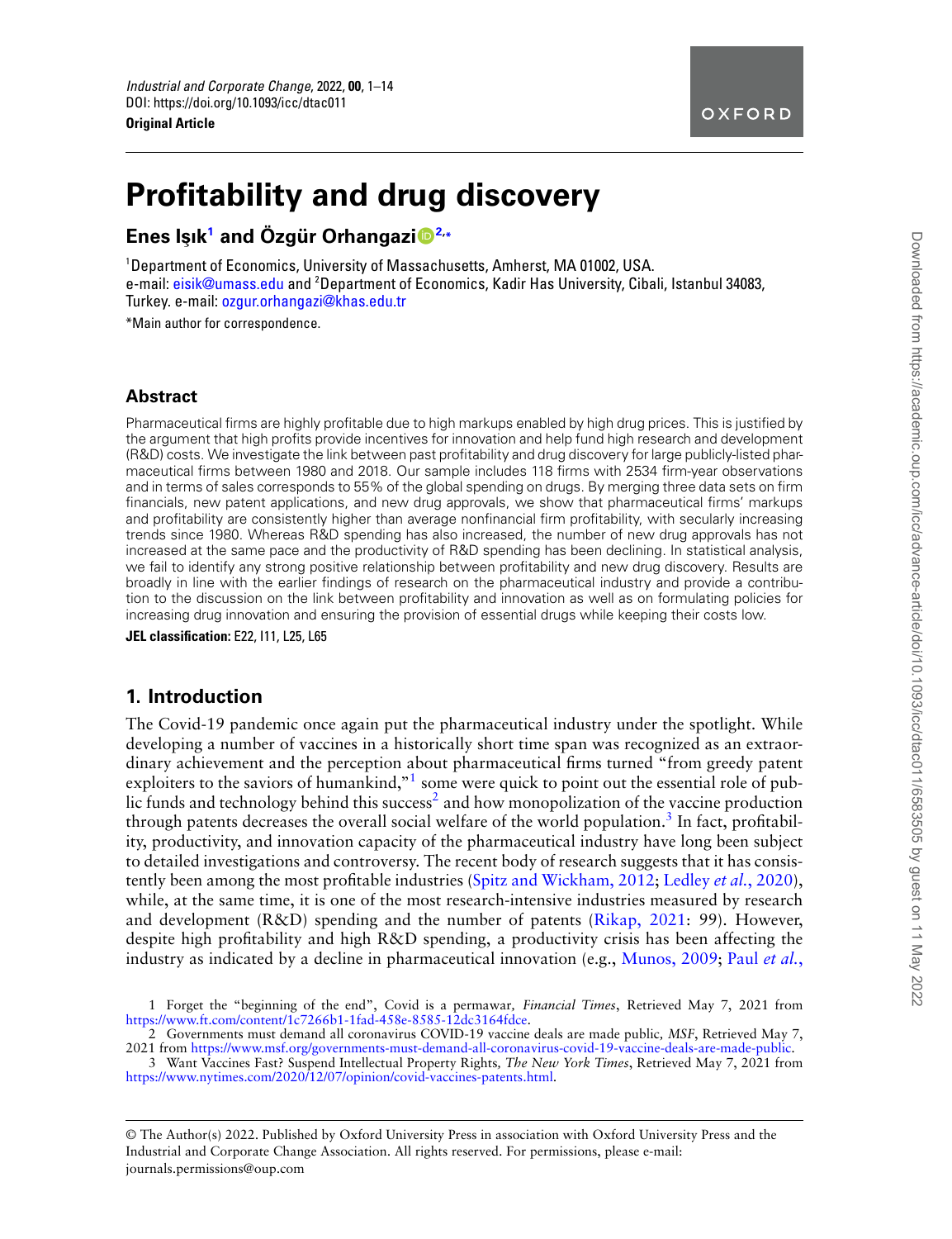2010; [Pammolli](#page-13-5) *et al.*, 2011; [Khanna, 2012](#page-13-6); [Scannell](#page-13-7) *et al.*, 2012; [Scannell and Bosley, 2016\)](#page-13-8), which, according to some, is due to the increased financialization and shareholder value focus of the industry [\(Montalban and Sakınç, 2013](#page-13-9); [Lazonick](#page-13-10) *et al.*, 2017; [Tulum and Lazonick, 2018\)](#page-13-11). The high cost of drugs in the USA has also led to a criticism of the high markups of the industry [\(Kesselheim](#page-13-12) *et al.*, 2016), while others defended the high profits on two grounds: it gives incentives for innovation and helps pharmaceutical firms recoup high R&D costs to continue investment in R&D and innovation (e.g., [DiMasi](#page-12-0) *et al.*, 2003, [2016](#page-12-1)). Yet, these grounds have also been challenged as it has been argued that most of the new drugs that come to the market are not invented by the large and highly profitable pharmaceutical firms but by smaller labs and through partnerships with publicly funded research labs (Jung *et al.*[, 2019](#page-13-13); [Rikap, 2021](#page-13-2)).

We focus on the profitability and productivity of large pharmaceutical firms by combining and analyzing three different data sets on firm financial statements, patents, and new drugs approved by the Food and Drug Administration (FDA). We specifically focus on the link between profitability and innovation as measured by new drug approvals. Our analyses reveal four things: First, large pharmaceutical firms indeed charge higher markups and earn higher profits compared with the average markups and profitability of the rest of the nonfinancial corporate sector; and both rates have significantly increased over time. Second, while it is true that they devote a higher share of their profits to R&D, this share has declined in the late 2000s and only recovered to its previous high after the mid-2010s, whereas payments to shareholders have been taking up a much larger share of pharmaceutical firms' profits. Third, even though the total number of patents filed by the pharmaceutical firms has significantly increased, new drug or biologics license approvals, especially ones constituting highly innovative forms have slowed down and R&D productivity measured in terms of drug innovation has been declining. Fourth, firm-level statistical analyses show no evidence of a positive relationship between profitability and drug innovation. These results are broadly in line with the earlier findings of research on the pharmaceutical industry and provide a contribution to the discussion on the link between profitability and innovation as well as on formulating policies for increasing drug innovation, ensuring the provision of essential drugs, while keeping their costs low.

#### **2. Profitability and innovation**

The pharmaceutical industry is perhaps one of the most researched industries. There is a voluminous literature in economics, business, and finance investigating various dynamics of the industry. While we will not attempt to present yet another review of this literature (for a recent review of the literature, see [Lakdawalla, 2018\)](#page-13-14), it is important to highlight that a central question regarding the industry has been the link between its high profitability and innovation capacity. This is because the pharmaceutical firms are among the most profitable in the nonfinancial corporate sector and their business model essentially depends on continuous innovation. A number of recent studies compare the profitability of large pharmaceutical firms with the rest of the nonfinancial corporate sector and find that pharmaceutical firms' profitability has been significantly higher than average profitability (e.g., [Spitz and Wickham, 2012;](#page-13-0) [Ledley](#page-13-1) *et al.*, 2020). This high profitability has been accompanied by high R&D spending and a large number of patents produced [\(Rikap, 2021](#page-13-2): 99). The high markups and profitability of the industry drew criticism, especially because of the high costs of drugs in the USA [\(Kesselheim](#page-13-12) *et al.*, 2016).

It has generally been argued that the monopoly rents arising from patent protections and the resultant high profits are necessary rewards for high risk-taking. Innovations that provide monopoly rents and high profits will generate larger funds to further invest in R&D and for further innovation. These arguments are reminiscent of [Schumpeter's \(1942\)](#page-13-15) two types of innovative regimes. The first one, Mark 1, is the entrepreneurial regime that is mostly dominated by small innovative firms; and the second one, Mark 2, is the regime where innovations are mostly carried out by large established firms While the former is referred to as "creative destruction", the latter is referred to as "creative accumulation." In the latter, the R&D efforts of the large firms are sustained by the high profits of the previous periods that help finance innovative activities. Along these lines, [Nordhaus \(1969\)](#page-13-16) argues that investments in innovation increase with high expected profits from innovation. Hence, the high profitability of the pharmaceutical firms is defended.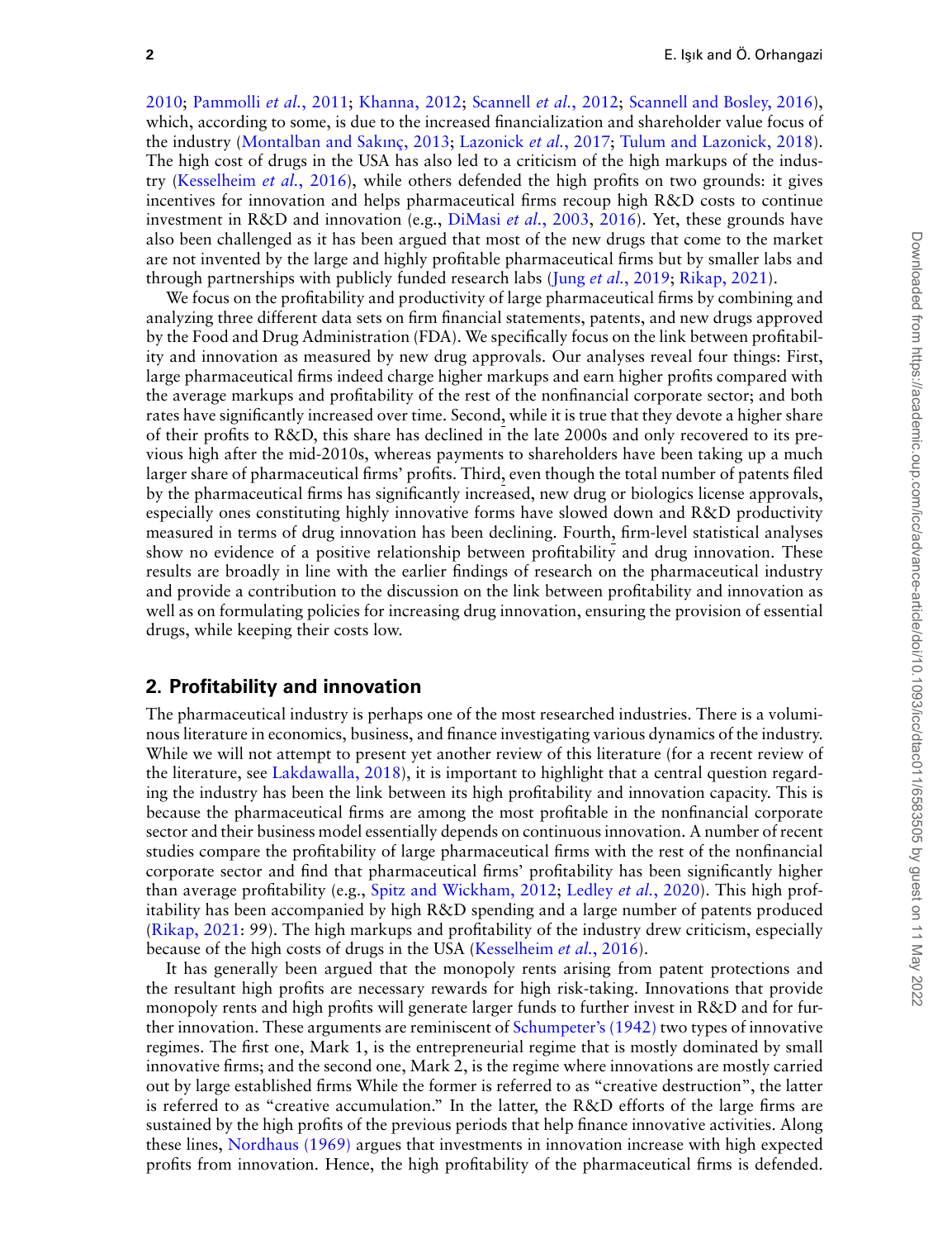First, on the ground that the monopoly rents that are behind the high profits generate incentives for taking risks and innovating. Second, since not all R&D activity results in profitable innovation, high profits are also seen as necessary for recouping these high R&D costs (e.g., [DiMasi](#page-12-0) *et al.*[, 2003](#page-12-0), [2016\)](#page-12-1).

There has been a number of empirical studies looking at profitability, cash flow, and R&D relationship for pharmaceutical firms. For example, [Scherer \(2001\)](#page-13-17) finds that short-term deviations in profitability predict R&D expenditures, while works such as [Grabowski \(1968\)](#page-13-18) and [Grabowski and Vernon \(2000\)](#page-13-19) find that cash flow is an important determinant of R&D expenditures. However, as [Lakdawalla \(2018:](#page-13-14) 415[\)](#page-13-14) also notes most of this literature has not been clear whether the explanation relies on a financial constraints argument or a profitability argument. Yet, a number of recent studies point out that the industry has been suffering from a productivity crisis as revealed by the decline in pharmaceutical innovation (e.g., [Munos, 2009](#page-13-3); Paul *[et al.](#page-13-4)*, [2010](#page-13-4); [Pammolli](#page-13-5) *et al.*, 2011; [Khanna, 2012;](#page-13-6) [Scannell](#page-13-7) *et al.*, 2012; [Scannell and Bosley, 2016](#page-13-8)). Focusing on this productivity crisis, [Montalban and Sakınç \(2013\),](#page-13-9) for example, emphasize that the business model of the pharmaceutical industry in the USA has historically been based on "the exploitation of monopoly rents of innovation" and was supported by large amounts of public funding of basic research and strong patent protections. (p. 992). They go on to argue that a large part of this productivity crisis is due to increased financialization and shareholder value focus of the industry([Montalban and Sakınç, 2013;](#page-13-9) [Lazonick](#page-13-10) *et al.*, 2017; [Tulum and Lazonick,](#page-13-11) [2018](#page-13-11)). In fact, some recent works argue that the existing innovation models of the pharmaceutical industry not only lack directionality to meet key needs but also lead to inefficient collaboration ([Mazzucato and Li \(2021:](#page-13-20) 39).

Another significant challenge to the argument about profitability and innovation is that most of the new drug innovation does not come from highly profitable, large pharmaceutical firms but from smaller labs and/or publicly funded research labs (Jung *et al.*[, 2019](#page-13-13); [Rikap, 2021](#page-13-2)). In fact, according to this argument, large pharmaceutical firms profit from the marketing of the innovations that are due to small labs and/or publicly funded research labs.

In the light of these discussions on the link between profitability and innovation, we ask in the following sections whether it is possible to empirically identify a link between profitability of the large pharmaceutical firms and their drug innovation.

## **3. Data and sample**

We start by merging three data sets. Firm-level financial data come from Standard and Poor's *Compustat* database, which includes all publicly-traded firms on North American stock exchanges. The Standard Industry Classification (SIC) code 2834 captures the pharmaceutical preparation firms in the database. The majority of the leading drug producers such as Novartis, Pfizer, Merck & Co, and Abbott Laboratories are classified under this code. However, closer examination reveals that SIC codes 2835 (In Vitro and In Vivo Diagnostic Substances) and 2836 (Biological Products, Except Diagnostic Substances) also include major new drug producers such as Gilead Sciences, Amgen, and Lexicon Pharmaceuticals. Therefore, we start by including all firms classified under these three codes in our sample. Second, using the unique firm identifier (gvkey) we merge these data with the *PatentsView* patent data, which includes patents granted by the US Patent and Trademark Office, by using Kogan *et al.* [\(2017\)](#page-13-21) and Global Corporate Patent Dataset of Bena *et al.* [\(2017\).](#page-12-2) Third, we merge the FDA@Drug data set, which includes information on FDA-approved drug applications with the financial and patent data by manually matching drug sponsor names with the Compustat company names and firm identifiers (gvkey).

From this merged data set, we form our sample by dropping firms that have no new drugs between 1980 and 2018 and then keeping firms that were among the top 50 firms by total sales at least 1 year in the same period. This final sample enables us to focus on evaluating the industry's long-run drug discovery performance and to alleviate a potential problem of the composition effect that may result from the inclusion of the firms that entered into and exited from the sample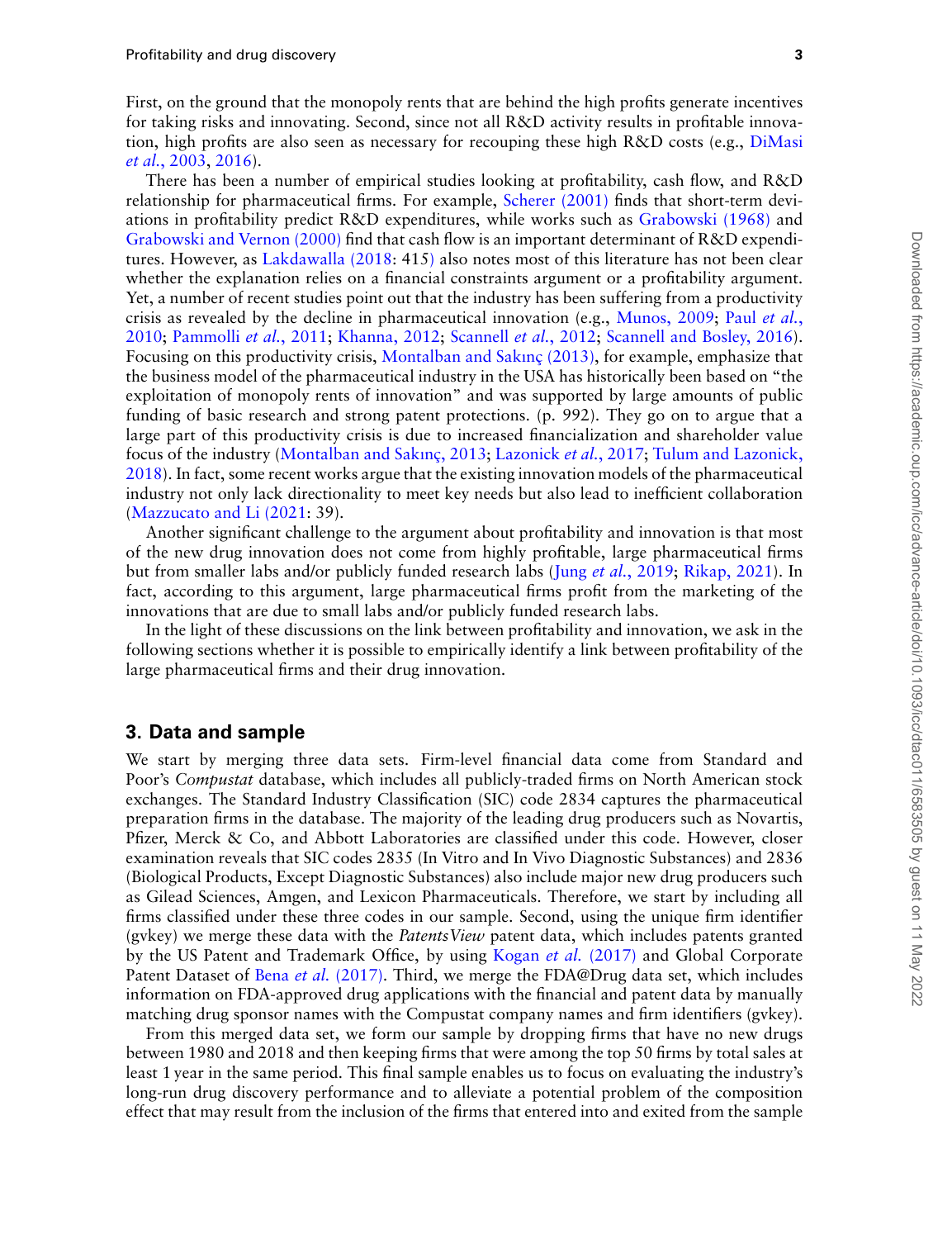|                                            | <b>Definitions</b>                                                                                                                                                                                                                                                                                                                                                        | Compustat/FDA item name                                              |
|--------------------------------------------|---------------------------------------------------------------------------------------------------------------------------------------------------------------------------------------------------------------------------------------------------------------------------------------------------------------------------------------------------------------------------|----------------------------------------------------------------------|
| Profit rate                                | (Operating income before depreciation—income<br>taxes)/Property, plant, and equipment                                                                                                                                                                                                                                                                                     | $(boldp$ —txt $)/pp$ ent                                             |
| Return on assets                           | Net income/Total assets                                                                                                                                                                                                                                                                                                                                                   | ni/at                                                                |
| Return on equity                           | Net income/Total equity                                                                                                                                                                                                                                                                                                                                                   | ni/seq                                                               |
| Markup rate                                | (Sales—cost of goods sold)/Sales                                                                                                                                                                                                                                                                                                                                          | (sale—cogs)/cogs)                                                    |
| Indebtedness                               | (Long-term total debt $+$ debt in current<br>liabilities)/Total assets                                                                                                                                                                                                                                                                                                    | $(d)$ tt + dlc)/ at                                                  |
| Tobin's Q                                  | (Market value + Liabilities + Preferred stock)/<br>Total assets                                                                                                                                                                                                                                                                                                           | $(\text{proc}_f * \text{csho}) + \text{lt} + \text{pstb})/\text{at}$ |
| R&D to cash flow ratio                     | R&D/Cash flows                                                                                                                                                                                                                                                                                                                                                            | $xrd/(oibdp - txt)$                                                  |
| Shareholder payments to<br>cash flow ratio | (Purchase of common and preferred<br>$stock + Cash$ dividends) /Cash flows                                                                                                                                                                                                                                                                                                | $(\text{prstkc} + \text{dv})/(\text{oibdp} - \text{txt})$            |
| ND <sub>1</sub>                            | A prescription or over-the-counter<br>drug/biological product that contains a new<br>molecular entity (Type 1), new active ingredi-<br>ent (Type 2), new dosage form (Type 3), new<br>combination (Type 4), new formulation or new<br>indication and claim (Type 5) and the other<br>type of combinations (Type 1/4, Type 2/3, Type<br>$2/4$ , Type $3/4$ , Type $4/5$ ). |                                                                      |
| ND <sub>2</sub>                            | A prescription or over-the-counter<br>drug/biological product that contains a new<br>molecular entity (Type 1) or new active<br>ingredient (Type 2).                                                                                                                                                                                                                      |                                                                      |

<span id="page-3-2"></span>**Table 1.** Variable definitions

for a short time interval.<sup>[4](#page-3-0)</sup> Our final sample includes income and balance sheet data, new patent application data, and new drug approval data for 118 firms with 2534 firm-year observations. This sample recorded a total sale of \$668 billion in 2018, corresponding to around 55% of the global spending on medicines in that year [\(IQVIA, 2019](#page-13-22)).

FDA defines a new drug as a prescription or over-the-counter drug/biological product that contains a new molecular entity (Type 1), new active ingredient (Type 2), new dosage form (Type 3), new combination (Type 4), new formulation or new indication and claim (Type 5), and the other type of combinations (Type 1/4, Type 2/3, Type 2/4, Type 3/4, and Type 4/5) in addition to previously marketed products without an approval (Types 7, 8), or products that are duplicate of a drug that has a pending or approved new drug/biologics license application (Type  $10$ .<sup>[5](#page-3-1)</sup> However, there is growing concern that pharmaceutical firms introduce "me-too" drugs in these secondary forms in order to extend the patent and exclusivity period to avoid generic competition [\(Wieseler](#page-13-23) *et al.*, 2019; [Rajkumar, 2020](#page-13-24)). In his detailed discussion of claims relating to pharmaceutical innovations, [Correa \(2007\)](#page-12-3) suggests that new formulations and compositions as well as processes for their preparation, combinations of known active ingredients, new doses of known products should be deemed obvious in the light of prior art. We follow him in defining the new drug variables. Our first and broader definition, **ND1**, includes all new drug approvals (NDAs) and biologics license approvals (BLAs) classified under Types 1, 2, 3, 4, 5, 1/4, 2/3, 2/4, 3/4, and 4/5. Our second and narrower definition, **ND2**, includes only a prescription or overthe-counter drug/biological product (i.e., both NDAs and BLAs) that contains a new molecular entity (Type 1) or new active ingredient (Type 2).

It should be kept in mind that a firm can still get a new drug approval even if the active ingredient of the drug has been approved for other indications within a certain time frame. Also, a Type 1 or Type 2 drug lacking much therapeutic value may also be approved as long as FDA

<span id="page-3-0"></span><sup>4</sup> In the firm-level statistical analysis below, we use different samples based on different and more balanced subsamples to check whether our main results are robust to such a potential composition effect.

<span id="page-3-1"></span><sup>5</sup> See [Table 1](#page-3-2) for a more detailed discussion of the definitions. A drug being reviewed under different submission classification code is classified under Type 9, when the applicant has no intention to market the product under Type 9 NDA after FDA approval. Type 6 is no longer used by the FDA and it is replaced with Type 9 and Type 10.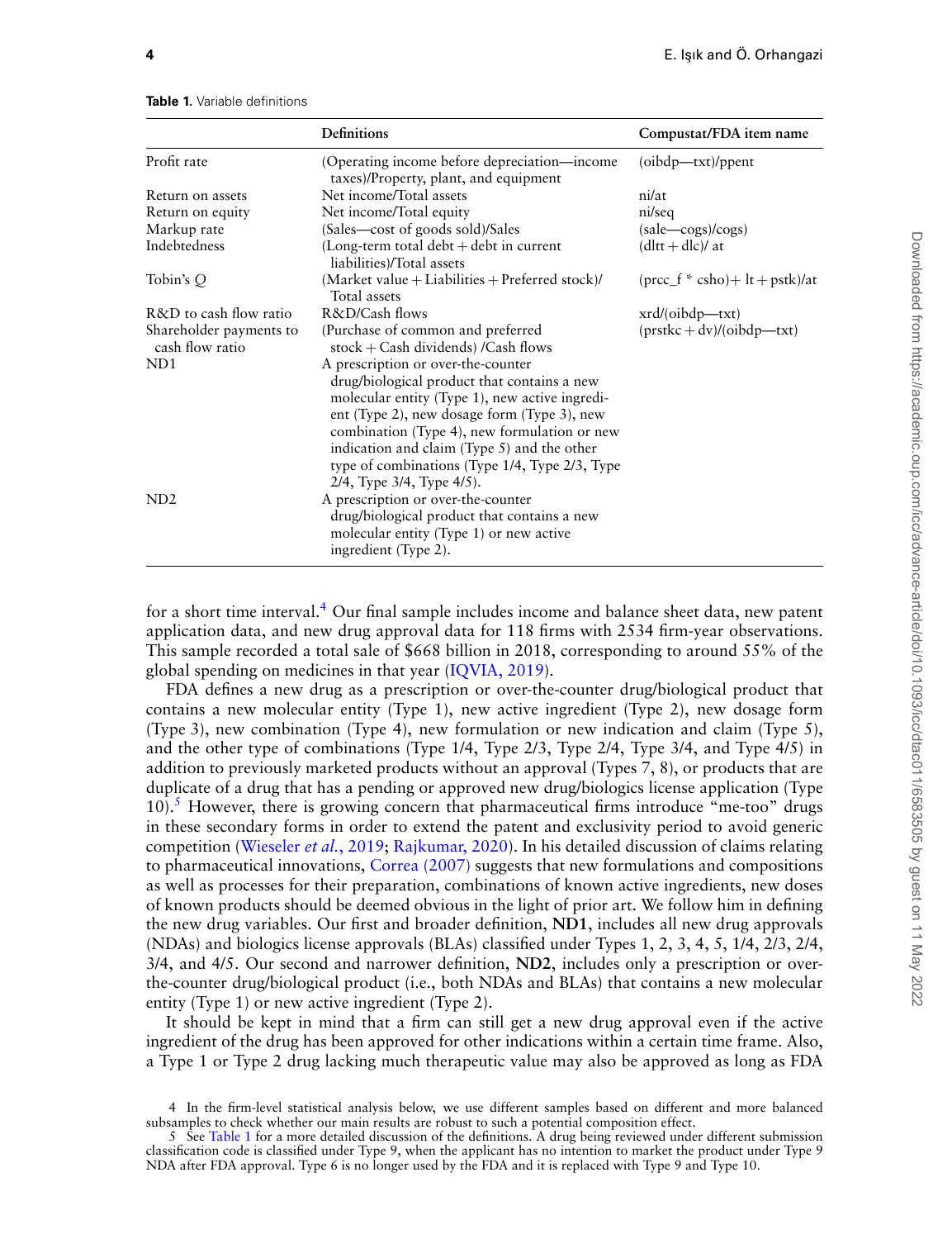<span id="page-4-1"></span>

#### **Figure 1.** Profitability and its uses.

*Notes*: The Compustat pharmaceutical sample that has at least one drug and was among the top 50 firms by total sales at least 1 year between 1980 and 2018 and the non-pharma NFC sample that includes the nonfinancial corporations other than pharmaceutical firms and that excludes the utilities. Excluded financial corporations are classified under SIC codes 6000–6800 and utilities are classified under SIC codes 4900–4999. Markup rate is (Sales—Cost of Goods Sold)/Sales; profit rate is defined as (Operating Income Before Depreciation—Income Taxes)/Property, Plant and Equipment; Shareholder payments is defined as (Purchase of Common and Preferred Stock + Cash Dividends) /(Operating Income Before Depreciation—Income Taxes); finally, R&D expenditures is captured by R&D /(Operating Income Before Depreciation—Income Taxes). For the Compustat item names of the financial variables used, see variable definitions.

requirements are met. In either case, we would be overestimating the number of new drugs even with the narrower ND2 definition and our findings below would still be valid.<sup>[6](#page-4-0)</sup>

## **4. Profitability and drug discovery: industry trends**

#### 4.1 Profitability and its uses

We summarize the trends in markups, profit rates, R&D-spending-to-cash-flow ratio, and shareholder-payments-to-cash-flow ratio for our sample in comparison with the rest of the nonfinancial firms in the Compustat database in [Figure 1](#page-4-1). The markup rate increases secularly from the early 1980s to the mid-2000s and remains quite high, even though there seems to be a declining trend after its peak. Similarly, the profitability of pharmaceutical firms consistently increases from the early 1980s to the early 2010s. While there are two declines followed by quick recoveries in profitability in the 2010s, the rate remains historically high. Both the markups and the profitability of the pharmaceutical firms are significantly higher than the rest of the nonfinancial corporate sector.

The lower part of [Figure 1](#page-4-1) shows the two main uses of these profits: R&D investments and shareholder payments. While the pharmaceutical industry has been increasing its R&D spending throughout the 1980s and the 1990s, there is a slowdown in the 2000s, which is only reversed by the early 2010s. It is possible that the slowdown in the growth of R&D spending was the result of mega mergers that took place in the late 1990s and the early 2000s, which were often followed by major restructuring of R&D operations. For example, [LaMattina \(2011\),](#page-13-25) former President of Pfizer Global Research and Development, notes that major mergers in the pharmaceutical industry had resulted not only in cuts to the R&D operations but also the elimination of entire research sites in some cases. Similarly, the increase in the following period could be the result of the acquisition spree that the large pharmaceutical firms had engaged in this period.<sup>[7](#page-4-2)</sup> Furthermore, in Figure  $1(d)$ , we observe that the pharmaceutical firms consistently devoted a

<span id="page-4-0"></span><sup>6</sup> We thank an anonymous referee for pointing this out.<br>7 We would like to thank the anonymous referees for no

<span id="page-4-2"></span>We would like to thank the anonymous referees for pointing out these two possibilities.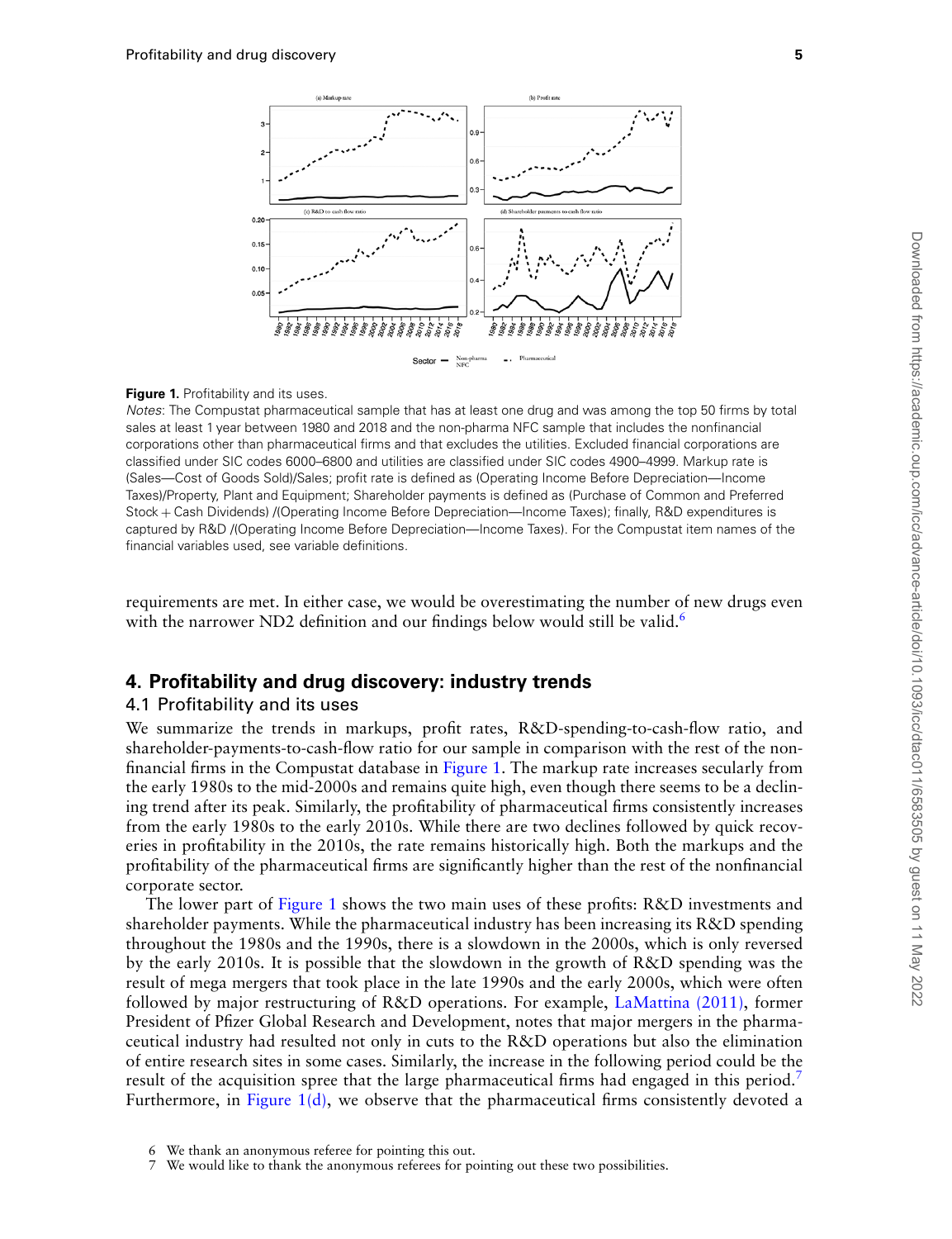<span id="page-5-0"></span>



*Notes*: The Compustat pharmaceutical sample that has least one drug and was among the top 50 firms by total sales at least 1 year between 1980 and 2018. ND1 is the number of new prescription or over-the-counter drug/biological product that contains a new molecular entity (Type 1), new active ingredient (Type 2), new dosage form (Type 3), new combination (Type 4), new formulation or new indication and claim (Type 5) and the other type of combinations (Type 1/4, Type 2/3, Type 2/4, Type 3/4, and Type 4/5). ND2 is the number of new prescription or over-the-counter drug/biological product that contains a new molecular entity (Type 1) or new active ingredient (Type 2). In panel (b), smoothed lines show the unconditional means, aiding in seeing the regularities in the drug discovery.

larger share of their profits to shareholder payments than to R&D investment. While the trend in shareholder payments of the pharmaceutical industry follow the general trend of the rest of the nonfinancial corporate sector, the levels are consistently higher.

#### 4.2 Patents, drug discovery, and R&D productivity

The high profitability of the pharmaceutical industry is defended on two grounds: First, prospects of high profitability provide an incentive for innovation and drug discovery as developing drugs is a high-risk and low-probability process. Second, developing drugs is costly and firms need to recoup the high R&D costs of both successful and unsuccessful attempts. In [Figure 2](#page-5-0), we turn to the innovation side. Panel (a) shows that the number of total patents of the sample has been increasing. There are two periods of acceleration in new patent applications, one in the early 1990s and then in the late 2000s into the early 2010s. However, new drug discovery, shown on panel (b), seems to follow a more stagnant path since the early 2000s, both for ND1 and ND2. Clearly, new drug discovery shows a more volatile pattern but the upward trend of the 1980s and 1990s is reversed in the early 2000s. The increases in numbers in the 2010s so far appear not to have been persistent as they are followed by quick drops afterward.

When we look at the relationship between new drugs and total patents in panel (c), we observe that after its peak in the late 1990s, new-drugs-to-patents ratio has been declining. It is well known that a simple patent count is usually not indicative of much as there is great variation in the value and significance of patents. Panel (c) also shows that the increase in the number of patents does not correspond to an increase in drug innovation. While the common belief is that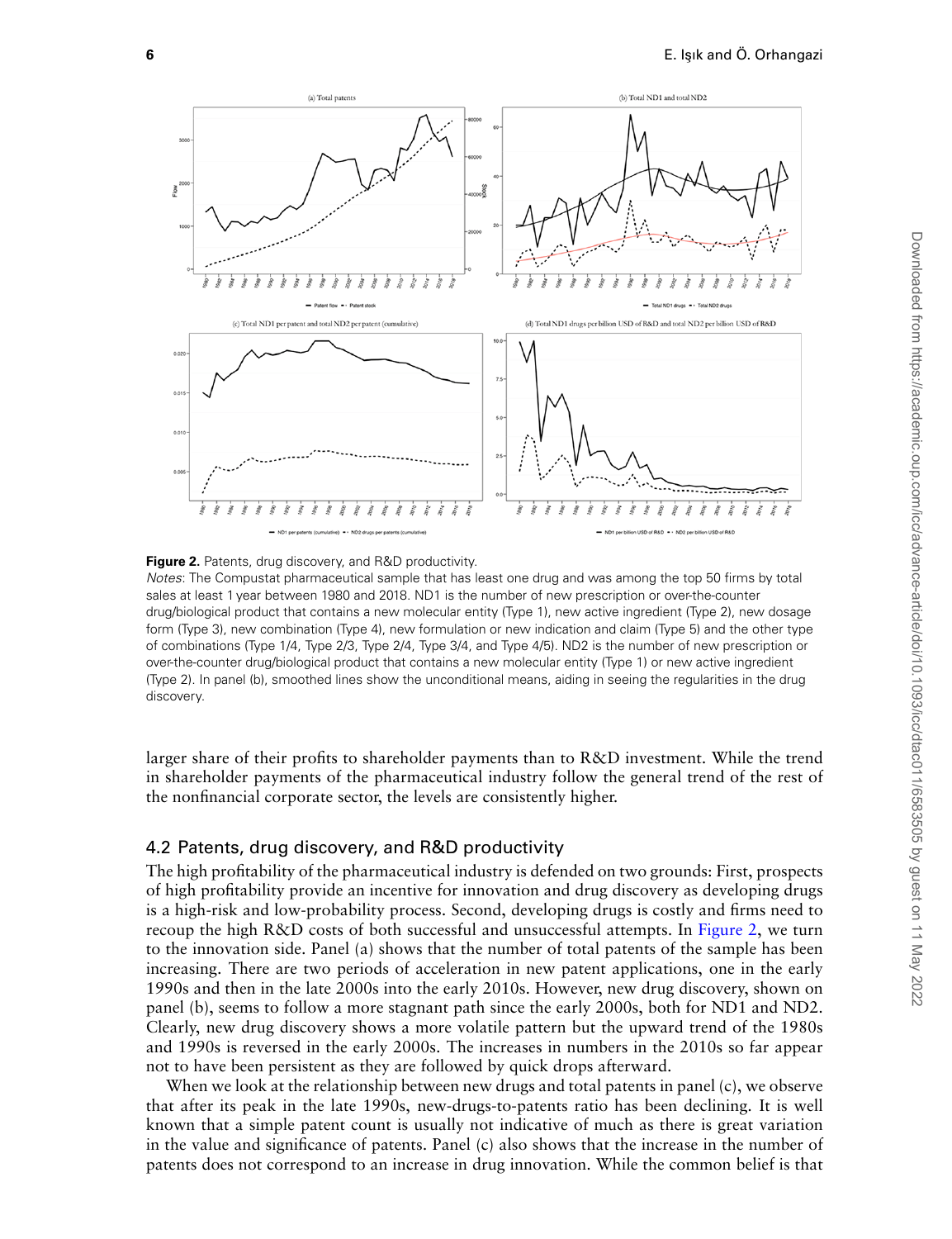patents are granted for new drugs, these statistics challenge that view and seem more in support of the view that a significant portion of the new patents essentially cover minor modifications of already existing drugs [\(Correa, 2007](#page-12-3): viii). Furthermore, a patent is filed after the discovery of a new compound, but well before its clinical approval and use [\(Lakdawalla, 2018](#page-13-14): 399). It is also possible that pharmaceutical firms are developing and patenting process innovations and not only new drugs. Dosi *et al.* [\(2021](#page-12-4): 8) show that since the early 2000s patents that belong to process innovations have been somewhere between 20–35% of total patents, with considerably sharp variations from one year to the other.

Finally, while [Figure 1\(c\)](#page-4-1) showed that the  $R\&D$  spending of the firms as a ratio of their profits has been increasing, [Figure 2\(d\)](#page-5-0) shows that the productivity of this R&D spending in terms of new drug discovery has been on the decline. This decline could be due either to the increasing difficulty of developing new drugs or to firms directing their R&D more towards modifications of existing drugs in order to protect their market dominance and profitability. While it is not possible to distinguish which cause dominates this trend, we turn to the implications of these possibilities in the conclusion.

In [Table 2,](#page-7-0) we summarize all these variables by decade averages in order to get a broader view of the performance of the pharmaceutical industry. While average profitability has increased for all groups throughout decades, the increase in the share of profits devoted to R&D has increased only slowly and started declining in the 2010s. However, we observe that more of the profits has been used to make payments to the shareholders. Parallel to these trends despite a significant increase in the number of patents, the number of new drugs is declining. These results are in line with the argument that financialization has been detrimental to innovation as firms are allocating more of their income to shareholders instead of retaining earnings to support organizational innovation efforts.

The last three columns of [Table 2](#page-7-0) show the percentage changes in average profitability and new drug discovery. These columns also provide a cursory indication that large percentage increases in profitability do not correspond to similar increases in drug discovery. In fact, despite large increases in profitability, ND1 discovery shows a negative percentage change in the 2010s and ND2 discovery shows a negative percentage change in the 2000s. Similarly, sample scatterplots of past profitability and R&D expenses, ND1, and ND2 also provide cursory evidence of the absence of a link between profitability and either R&D or new drug discovery as we show in the next section.

#### **5. Profitability and drug discovery: firm-level analysis**

To motivate the empirical analysis in the following section, we look at the relationship between profitability, R&D, and drug discovery at firm-level in [Figure 3](#page-8-0). Panel (a) focuses on the association between the 5-year average profitability and the R&D expenditures in the next 5-year period for the firms in our sample. In the scatterplots, we choose 5-year average profitability instead of simply looking at the relationship between past year's profitability and this year's R&D and drug discovery since the drug innovation is a long process as we discuss more in detail in the next section. The scatterplots do not significantly change when we take shorter or longer periods of time.

We observe in panel (a) that firms with a low level of average R&D expenditures despite higher levels of average profitability in the past coexist with firms that invest more in R&D despite relatively low past profitability, showing that there is no clear relationship between past profitability and current R&D expenditures. In Panel (b), we observe that the firms with an average past profitability lower than 30% discovered, on average, less new drugs (ND1) in the following periods, while this relationship disappears after the 30% threshold. As panel (c) indicates, the same picture applies to more innovative forms of new drugs (ND2).

#### **6. Regression analysis**

Sample averages and firm-level analysis presented above constitute a largely descriptive overview of the absence of a relationship between profitability and drug discovery. In this section we test,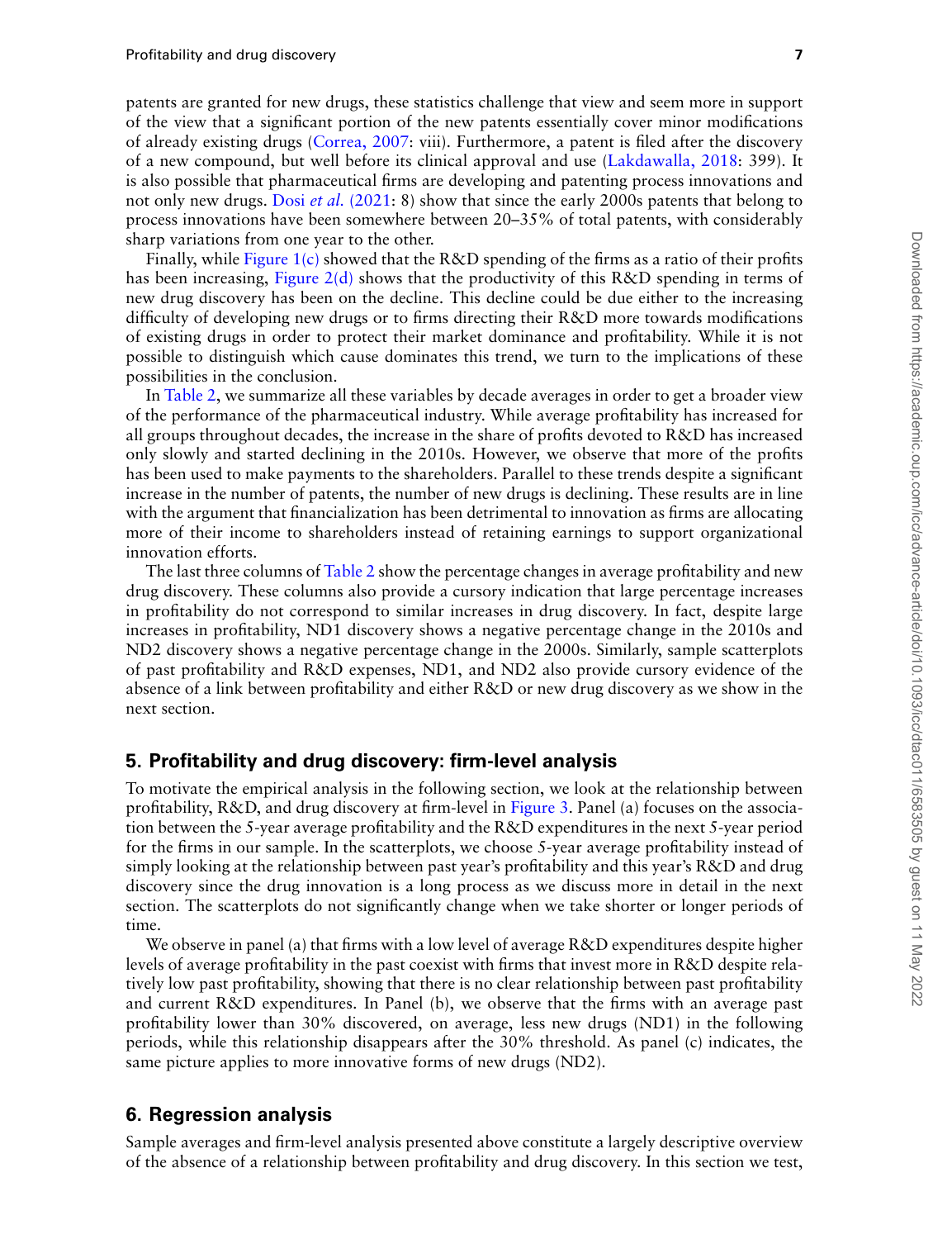|                 | Table 2. Profitability, R&D, and new drug discovery—period or annual averages                                                                                                                                                                                                                                                                                                                                                                                                                                                                                                                                                                                                                                                                                                                                                                                                                                                                                                                                                   |      |                       |                                                                                                                                                                                                                                                                                                                                                                                                                                                                                                                                                                                                                                                                                                          |                                    |                                    |                                                 |                                                                 |                                           |                                                       |
|-----------------|---------------------------------------------------------------------------------------------------------------------------------------------------------------------------------------------------------------------------------------------------------------------------------------------------------------------------------------------------------------------------------------------------------------------------------------------------------------------------------------------------------------------------------------------------------------------------------------------------------------------------------------------------------------------------------------------------------------------------------------------------------------------------------------------------------------------------------------------------------------------------------------------------------------------------------------------------------------------------------------------------------------------------------|------|-----------------------|----------------------------------------------------------------------------------------------------------------------------------------------------------------------------------------------------------------------------------------------------------------------------------------------------------------------------------------------------------------------------------------------------------------------------------------------------------------------------------------------------------------------------------------------------------------------------------------------------------------------------------------------------------------------------------------------------------|------------------------------------|------------------------------------|-------------------------------------------------|-----------------------------------------------------------------|-------------------------------------------|-------------------------------------------------------|
|                 | Profitability R&D/CF                                                                                                                                                                                                                                                                                                                                                                                                                                                                                                                                                                                                                                                                                                                                                                                                                                                                                                                                                                                                            |      | Shareholder<br>pay/CF | Avg. number<br>of patents                                                                                                                                                                                                                                                                                                                                                                                                                                                                                                                                                                                                                                                                                | Avg. number<br>of ND <sub>1s</sub> | Avg. number<br>of ND <sub>2s</sub> | Avg. number<br>of new drug<br>per USD of<br>R&D | Change in<br>avg. prof-<br>itability<br>$\mathcal{S}_{\bullet}$ | of ND1s $(%)$<br>avg. number<br>Change in | of ND <sub>2s</sub> $(%)$<br>avg. number<br>Change in |
|                 | The top 50 firms by total sales at least 1 year between 1980 and 2018 with at least one new drug approval                                                                                                                                                                                                                                                                                                                                                                                                                                                                                                                                                                                                                                                                                                                                                                                                                                                                                                                       |      |                       |                                                                                                                                                                                                                                                                                                                                                                                                                                                                                                                                                                                                                                                                                                          |                                    |                                    |                                                 |                                                                 |                                           |                                                       |
| 1980s           | 0.46                                                                                                                                                                                                                                                                                                                                                                                                                                                                                                                                                                                                                                                                                                                                                                                                                                                                                                                                                                                                                            | 0.47 | 0.47                  | 1136.4                                                                                                                                                                                                                                                                                                                                                                                                                                                                                                                                                                                                                                                                                                   |                                    | $\overline{7.1}$                   | 0.38                                            |                                                                 |                                           |                                                       |
| 1990s           | 0.55                                                                                                                                                                                                                                                                                                                                                                                                                                                                                                                                                                                                                                                                                                                                                                                                                                                                                                                                                                                                                            | 0.58 | 0.5                   | 1752.7                                                                                                                                                                                                                                                                                                                                                                                                                                                                                                                                                                                                                                                                                                   | 22.8<br>37.2                       | 14.3                               | 0.12                                            | 19.57                                                           | 63.16                                     | 101.41                                                |
| 2000s           | 0.75                                                                                                                                                                                                                                                                                                                                                                                                                                                                                                                                                                                                                                                                                                                                                                                                                                                                                                                                                                                                                            | 0.64 | 0.53                  | 2290                                                                                                                                                                                                                                                                                                                                                                                                                                                                                                                                                                                                                                                                                                     | 37.3                               | $\frac{3}{2}$                      | 0.03                                            | 36.36                                                           | 0.27                                      | $-9.09$                                               |
| 2010s           |                                                                                                                                                                                                                                                                                                                                                                                                                                                                                                                                                                                                                                                                                                                                                                                                                                                                                                                                                                                                                                 | 0.58 | 0.61                  | 3055.33                                                                                                                                                                                                                                                                                                                                                                                                                                                                                                                                                                                                                                                                                                  | 34.67                              | 13.89                              | 0.02                                            | 42.67                                                           | $-7.05$                                   | 6.85                                                  |
| Patent Dataset. | Cash Flows; and R&D expenditures is captured by R&D/Profits. ND1 is the number of new prescription or over-the-counter drug/biological product that contains a new molecular entity<br>Type 1), new active ingredient (Type 2), new dosage form (Type 3), new combination (Type 4), new formulation or new indication and claim (Type 5) and the other type of combinations<br>new active ingredient (Type 2). For the Compustat item names of the financial variables used, see variable definitions. The first panel focuses on the firms that has least one drug and was<br>Notes: The table shows the pharmaceutical industry's financial performance, ability to discover new drugs, and patenting activity by decades during the period of 1980–2018. The data<br>Type 1/4, Type 2/3, Type 2/4, Type 3/4, Type 4/5<br>come from the Compustat pharmaceutical sample<br>Operating Income Before Depreciation-Income<br>is obtained through the PatentView data matched<br>among the top 50 firms at least one year between |      |                       | with the Compustat sample using assignee gykey identifiers provided by Kogan et al.'s (2017) and Bena et al.'s (2017) Global Corporate<br>that has at least one drug and was among the top 50 firms by total sales at least 1 year between 1980 and 2018. Profitability is defined as<br>1980 and 2018, while the second panel excludes the non-US incorporated firms from the benchmark sample. Average number of patents<br>Taxes)/Property, Plant and Equipment; Shareholder payment is defined as (Purchase of Common and Preferred Stock + Cash Dividends)<br>). ND2 is the number of new prescription or over-the-counter drug/biological product that contains a new molecular entity (Type 1) or |                                    |                                    |                                                 |                                                                 |                                           |                                                       |

<span id="page-7-0"></span>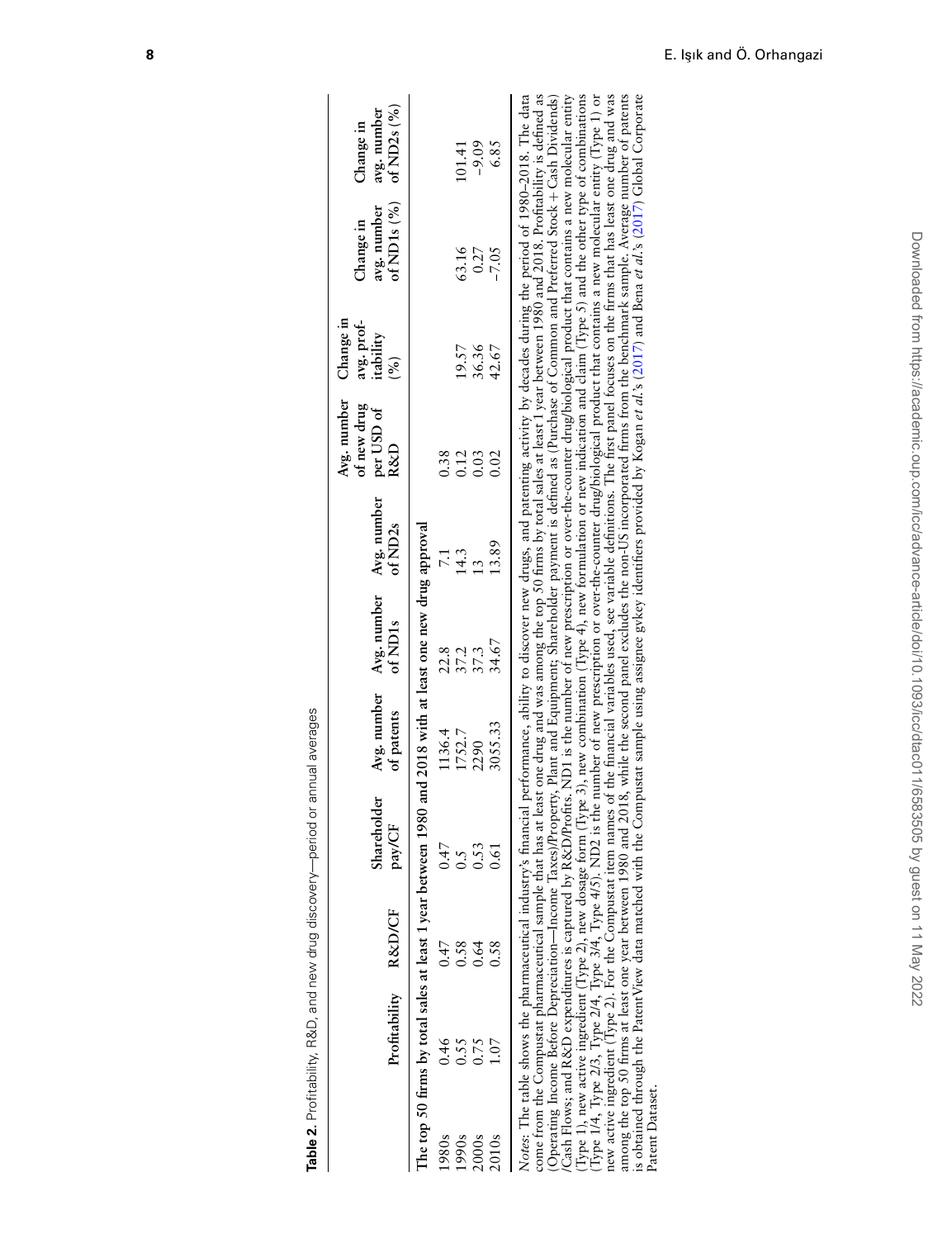<span id="page-8-0"></span>

**Figure 3.** Past profitability and its relationship with R&D expenditures and drug discovery. *Notes*: The Compustat pharmaceutical sample that has least one drug and was among the top 50 firms by total sales at least 1 year between 1980 and 2018. Outlier firms with excess negative/positive profitability and R&D expenditures are excluded. ND1 is the number of new prescription or over-the-counter drug/biological product that contains a new molecular entity (Type 1), new active ingredient (Type 2), new dosage form (Type 3), new combination (Type 4), new formulation or new indication and claim (Type 5) and the other type of combinations (Type 1/4, Type 2/3, Type 2/4, Type 3/4, Type 4/5). ND2 is the number of new prescription or over-the-counter drug/biological product that contains a new molecular entity (Type 1) or new active ingredient (Type 2). Profitability is defined as (Operating Income Before Depreciation—Income Taxes)/Property, Plant and Equipment; R&D expenditures is captured by R&D/Cash Flows. For the Compustat item names of the financial variables used, see variable definitions.

through regression analysis, whether it is possible to identify a positive relationship between profitability and drug discovery at the firm level, while controlling for other financial variables that potentially play an important role in drug discovery. Due to the peculiar R&D intensity of pharmaceutical investment, we treat R&D and drug innovation as investment decisions and regress commonly discussed determinants of investment expenditures in the economics literature as our explanatory variables in addition to profitability.

Profits are claimed to be the main incentive to sustain R&D efforts and to be internal financial resources in the absence of external funds available in the financial market due to high risk of drug innovation. Despite high profitability, however, firms still may be unwilling to invest in R&D and in drug innovation, if there exists a trade-off between expected future returns, capital stock, and the cost of investment. Tobin's *Q* partially quantifies this trade-off under the assumption that firms are able to form expectations of the future and that the objectives of the managers are in line with that of shareholders. A Tobin's *Q* greater than 1 then implies that returns from the investment are larger, when the market value of the firm exceeds the face value of its total assets. Therefore, we add *Q* as our first financial control variable.

In this framework, however, even a large *Q* and high profitability may not be enough for investment in R&D and new drug production, if firms are financially constrained by their debt structure. Internal resources may need to be used to pay long-term total debt and debt in current liabilities. Hence, we add firm indebtedness as our second control variable.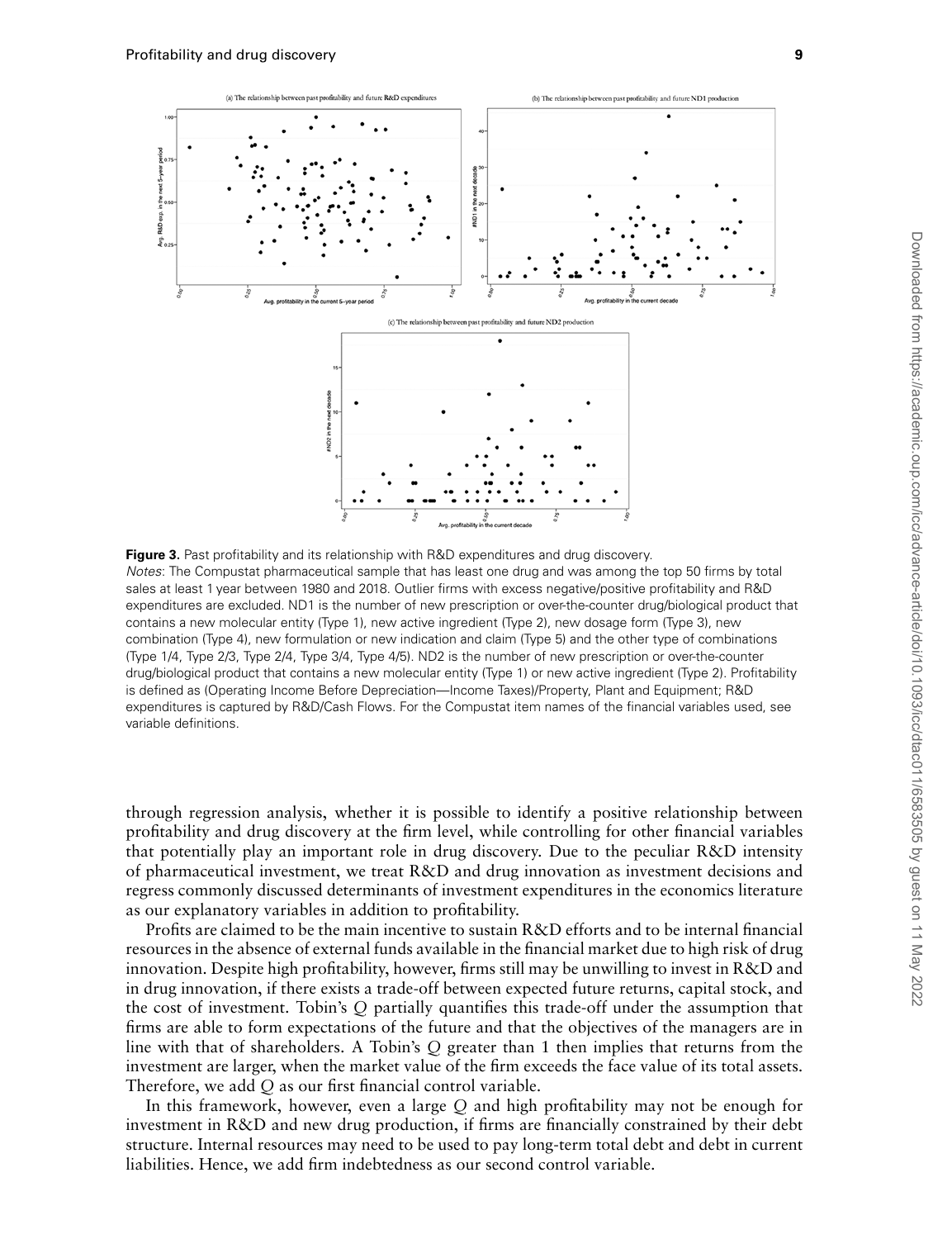Finally, some years may be subject to extreme deviations in outcome variables and explanatory variables, while some firms in our sample may have time-invariant structural and organizational differences. Therefore, we also include firm- and year-specific fixed effects as control variables.

We estimate the following three equations in which profitability and control variables are regressed on R&D, ND1, and ND2 in turn (where  $\alpha_i$  and  $\delta_t$  therefore denote a full set of firmspecific effects and of year-specific effects, and  $\varepsilon_{it}$  is the error-term that captures the effects of time-variant unobservables on outcome variables):

<span id="page-9-1"></span>
$$
R\& D_{it} = \text{profitability}_{it-1} + \text{Tobin's}Q_{it-1} + \text{Indebtedness}_{it-1} + \alpha_i + \delta_t
$$
 (1)

<span id="page-9-0"></span>
$$
ND1it = s year avg. profitabilityit-10 + s year avg. Tobin'sQit-10 + s-year avg. Indebtednessit-10 + \alphai + \deltat
$$
 (2)

$$
ND2it = s year avg. profitabilityit-10 + s year avg. Tobin'sQit-10 + s year avg. Indebtednessit-10 +  $\alpha_i + \delta_t$  (3)
$$

<span id="page-9-2"></span>We use the standard within estimator to estimate the parameters of the model. In other words, the parameters are obtained by regression of  $y_{\text{**}i} = y_{it} - \overline{y_i} - \overline{y_i} + \overline{y}$  on  $x_{\text{**}i} = x_{it-j} - \overline{x_i} - \overline{x_{t-j}} +$  $\overline{\overline{x}}$ , where  $\overline{y_i} = \frac{1}{T} \sum_{i=1}^{T}$  $\sum_{t}^{T} y_{it}$  is the firm mean,  $\overline{y}_t = \frac{1}{n} \sum_{i=1}^{n}$  $\sum_{i=1}^{n} y_{it}$  is the year mean and  $\overline{\overline{y}} = \frac{1}{nT} \sum_{i=1}^{n}$ *i* ∑ *T*  $\sum_{t} y_{it}$  is the overall mean of the outcome variables R&D, ND1, and ND2 likewise for explanatory variables *xs* including profitability, Tobin's *Q*, and indebtedness. Hence, a positive and large estimated coefficient for the profitability variable would show that the firms whose *s*-year average profitability in time *t-j* is greater than their own long-term profitability during the entire sample period and greater than profitability of the entire sample in time *t-j* perform better in terms of R&D expenditures and drug innovation in time *t*, holding constant the expected return and financial constraint.

The main concern here is the choice of *j.* In [equation \(1\)](#page-9-0) the link between profitability, expected returns, and R&D expenditures can be conceived of as a short-term relationship. If the firm *i* in year *t-1* expects a higher return and has a profit margin as an internal resource free from the financial constraint, it will invest in R&D in *t.* By contrast, drug innovation is a long process. At the discovery stage, pharmaceutical firms create a new molecule or select an existing one, test its efficiency, and select one or more successful drug candidates. The safety of the candidate drug is tested using animal and lab models. A further stage involves initial submission, clinical trials, and new drug application. The approval follows the clinical development stage, if the drug is proved to be safe for patients to use. This entire drug development cycle may last at least 10 years *on average* ([PhRMA, 2015](#page-13-26)). Hence, in [equations \(2\)](#page-9-1) and [\(3\)](#page-9-2) what matters for drug innovation may not be profitability in time *t-10* but profitability in time *t-11* or in time *t-14* etc. Our data do not allow us to capture the between-drug variation in R&D time. However, it is reasonable to expect that firms whose past *s*-year average of profitability in time *t-j* is high relative to its own average and to sample average have more incentive and internal finance to manufacture a new drug approved by FDA in time *t*. In our benchmark specification we proceed by examining if past 5-year average of profitability in *t-10* is associated with drug innovation in time *t.* But we allow both *j* and *s* to vary across alternative specifications as discussed below under robustness.

[Table 3](#page-10-0) reports the results from our specification. Notice that for all coefficients' sampling errors are too large for the statistical inference to be conclusive—in other words, we fail to find any statistically significant relationship between the dependent and independent variables. With this caution in mind, we look at the relationship between R&D expenditures in the current year and profitability in the preceding year in column 1. We find an economically insignificant coefficient, implying that higher profitability is not necessarily associated with higher R&D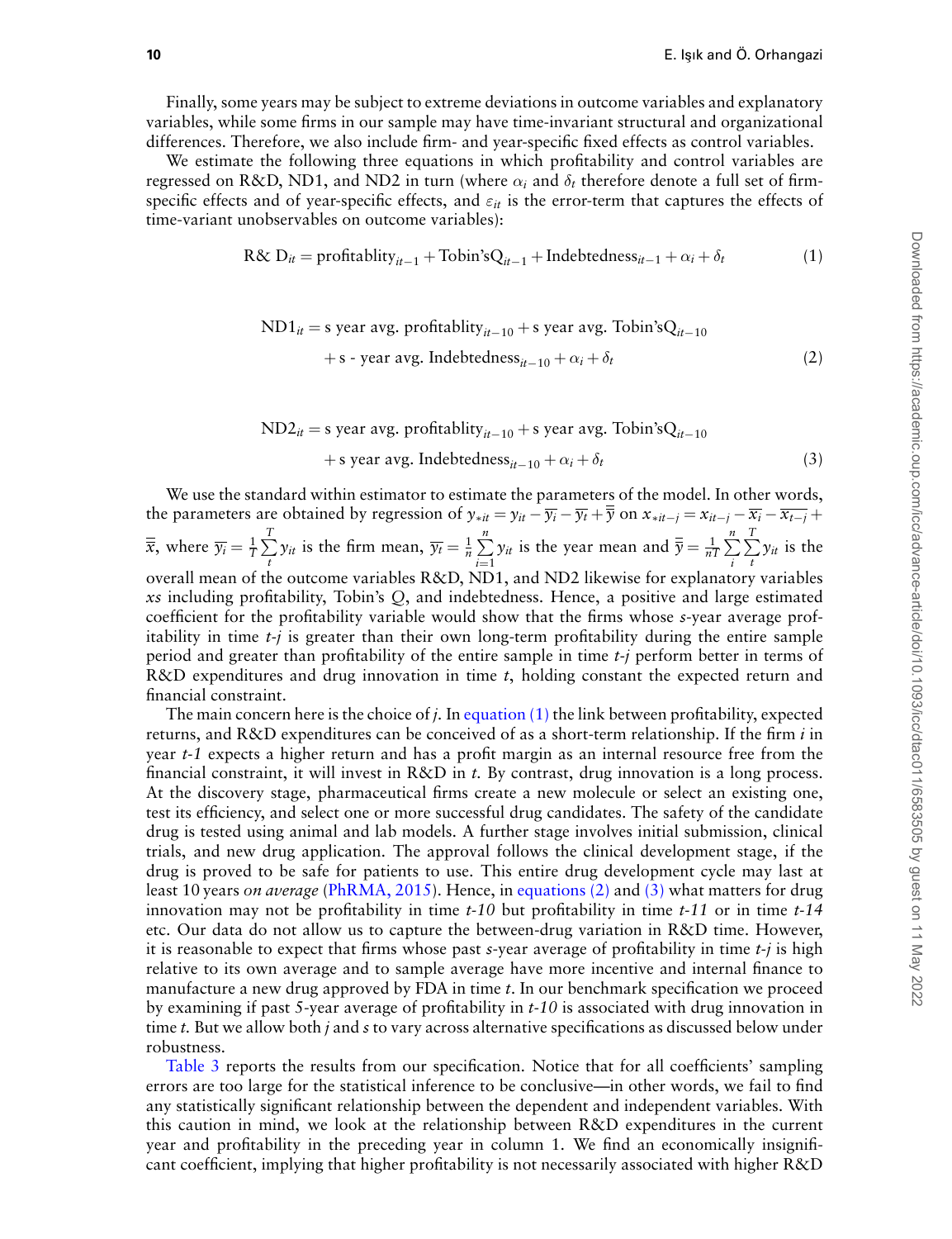|                                                     | R&D                      | Dependent variables<br>Number of ND1s | Number of ND2s         |
|-----------------------------------------------------|--------------------------|---------------------------------------|------------------------|
|                                                     |                          |                                       |                        |
|                                                     | (1)                      | (2)                                   | (3)                    |
| Profitabilityt-1                                    | 0.008<br>(0.027)         |                                       |                        |
| T obin $0$ sQt – 1                                  | 0.008<br>(0.582)         |                                       |                        |
| Indebtednesst-1                                     | $-8.375$<br>(7.201)      |                                       |                        |
| Average past 5 year<br>profitability in<br>$t - 10$ |                          | 0.003                                 | $-0.0002$              |
|                                                     |                          | (0.002)                               | (0.001)                |
| Average past 5 year<br>Tobin's Q in $t - 10$        |                          | 0.001                                 | 0.003                  |
|                                                     |                          | (0.013)                               | (0.007)                |
| Average past 5 year<br>in Indebtedness<br>$t - 10$  |                          | $-0.172$                              | $-0.034$               |
|                                                     |                          | (0.135)                               | (0.073)                |
| Observations                                        | 1755                     | 1751                                  | 1751                   |
| R <sub>2</sub>                                      | 0.065                    | 0.439                                 | 0.281                  |
| Residual Std. Error                                 | $56.501$ (df = 1618)     | $0.921$ (df = 1614)                   | $0.497$ (df = 1614)    |
| F Statistic                                         | $0.821$ (df = 136; 1618) | $9.285$ (df = 136; 1614)              | 4.630 (df = 136; 1614) |

<span id="page-10-0"></span>**Table 3.** Effects of profitability on R&D and drug discovery

*Notes*: The Compustat pharmaceutical sample that has at least one drug and was among the top 50 firms at least one year between 1980 and 2018. Firms with missing variables are dropped. Standard errors are shown in parenthesis. Profitability is defined as (Operating Income Before Depreciation—Income Taxes)/Property, Plant and Equipment; R&D expenditures is as the share of Cash Flows. Tobin's Q is (Market value + Liabilities + Preferred Stock)/ Total Assets. Indebtedness shows the (Long Term Total Debt + Debt in Current Liabilities)/Total Assets). . ND1 is the number of new prescription or over-the-counter drug/biological product that contains a new molecular entity (Type 1), new active ingredient (Type 2), new dosage form (Type 3), new combination (Type 4), new formulation or new indication and claim (Type 5) and the other type of combinations (Type 1/4, Type 2/3, Type 2/4, Type 3/4, Type 4/5). ND2 is the number of new prescription or over-the-counter drug/biological product that contains a new molecular entity (Type 1) or new active ingredient (Type 2). For the Compustat item names of the financial variables used, see variable definitions. For the Compustat item names of the financial variables used, see variable definitions.

investment. Similarly, Tobin's *Q* has a positive sign, but it is very small and imprecise. Hence, a higher expected return in the previous year does not predict a larger investment in R&D in the following year. Meanwhile, the indebtedness coefficient is negative and economically large. Firms constrained by their long-term debt in the previous year seem to invest less in R&D in the following year.

In columns 2 and 3, we focus on the number of new drug approvals. The profitability coefficient is close to zero, but positive for ND1 and nearly zero for ND2. All in all, looking at the economically very small but positive effect of profitability on the number of ND1s together with no effect of profitability on ND2 regression analyses provide no evidence of a statistically and economically significant impact of past profitability on R&D expenditures and drug innovation.

#### 6.1 Robustness

A potential issue with the results presented above is that they may be vulnerable to the use of different definitions of profitability and R&D expenditures. Motivated by this, we use other measures of profitability such as return on assets and return on equity as key variables of interest and include R&D expenditures as a share of sales rather than profits. These estimates are presented in the Appendix. In Table S1 we show that our benchmark results are robust to the definition of outcome variables and explanatory variables. Return on equity is negatively correlated with R&D expenditures as a share of sales, the number of ND1, and the number of ND2. Return on asset, on the other hand, is in positive relationship with R&D but in negative relationship with drug innovation measures.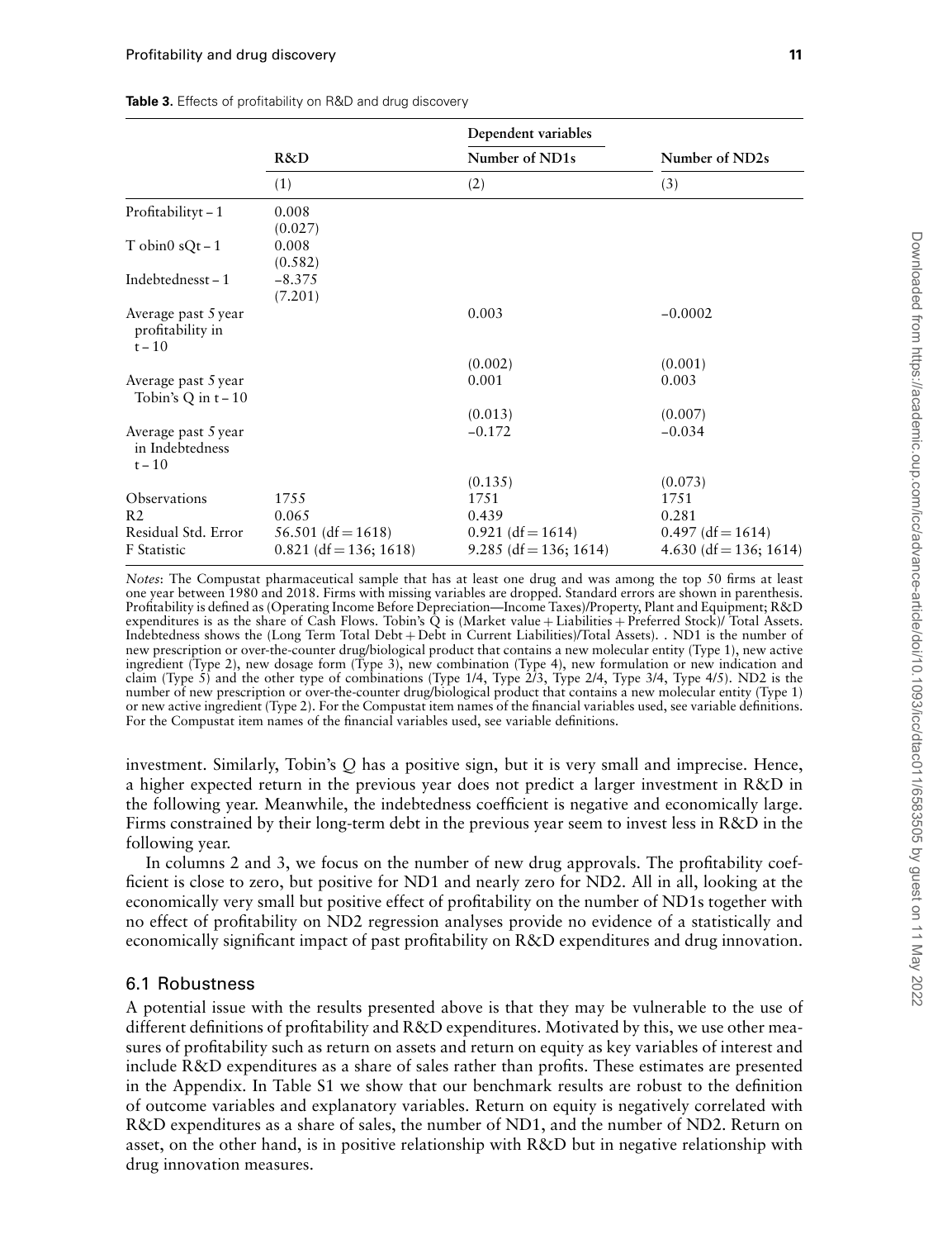Although we limit our attention to the pharmaceutical firms that have at least one drug and were among the top 50 firms by total sales at least one year between 1980 and 2018, the Compustat sample may still be affected by the composition of initial public offerings. In other words, the fact that the number of relatively small public firms with only one drug that exit from the sample in a short period increases over time may lead to biased estimates. To avoid such a composition effect and unbalanced panel problem, we also construct a balanced panel focusing on the firms with at least 10 or 20 observations. In Table S2 we show that results are similar to our benchmark results. Finally, in Table S3, we examine the relationship between the number of new drugs and the profitability using different lags and moving average periods. Again, the results are nearly the same as presented in [Table 3](#page-10-0).

In short, the failure to establish an economically significant positive relationship between profitability and new drug discovery is robust to different variable definitions, different time lags as well as different subsample selections.

#### **7. Concluding remarks**

Neither descriptive statistics nor firm-level regression analyses support the view that high profitability leads to higher R&D spending and more drug discovery. The decline in pharmaceutical productivity despite consistently strong and high profitability is all the more worrying given that the intellectual property protections in place are now far stronger and the continuous increase in the number of patent applications show that the firms are taking full advantage of these protections. Clearly there are limits to the extent to which analyses based on patent or drug approval figures represent productivity. Factors such as the complexity of science involved in the disease areas companies focus, product novelty, the extent of the learning firms engage are all important to assess in determining the productivity of R&D and the sustainability of industrial growth. However, the decline in the number of new drug approvals as a ratio of new patent applications also show that looking at the patent applications may not be a good measure of R&D productivity and may be in more support of the view that firms use "patents of dubious validity" in order to protect their market power and deter entry into those markets([Baker, 2016](#page-12-5): 35). Furthermore, as [Mazzucato and Li \(2021\)](#page-13-20) note, the patent system may be preventing effective collaboration, which is vital for developing innovative solutions to complex problems since patenting is not only too wide and strong but also process patenting may be "blocking the ability of new, basic science to be fully disseminated, diffused, and translated into future innovation" (p. 41).

Diminishing returns in knowledge production and research being focused on increasingly more difficult targets are suggested as potential explanations for the decline in the R&D productivity of the pharmaceutical firms([Munos, 2009](#page-13-3); [Pammolli](#page-13-5) *et al.*, 2011). Then the question is, given increasing profitability, why do firms not respond to this by allocating a larger share of their profits to R&D expenditures? After all, high profitability of the pharmaceutical firms is often justified by their need for high R&D expenditures. Yet, we observe that firms prefer to devote a higher portion of their profits to shareholder payments rather than R&D expenditures. There are many warnings that the imperative of increasing profits and distributing them to shareholders could be pushing the firms to devote more sources to drugs that are deemed more profitable instead of drugs for diseases that are far more serious, especially for the lower income countries, while at the same time strong patent protections may be acting as an obstacle and deterrent for drug discovery in these countries.

<span id="page-11-0"></span>The issue becomes more complicated as large pharmaceutical firms often do not develop new drugs themselves but acquire them from small labs (Jung *et al.*[, 2019\)](#page-13-13). Some have argued that the large firms acquired up to 70% of their revenues from products that were not developed by themselves.<sup>[8](#page-11-0)</sup> In fact, by comparing the scientific co-publication and patent co-ownership of Roche, Pfizer and Novartis, [Rikap \(2019\)](#page-13-27) identifies "a subordination of the universities, public research organizations and start-ups that have a fundamental role in the former, but an almost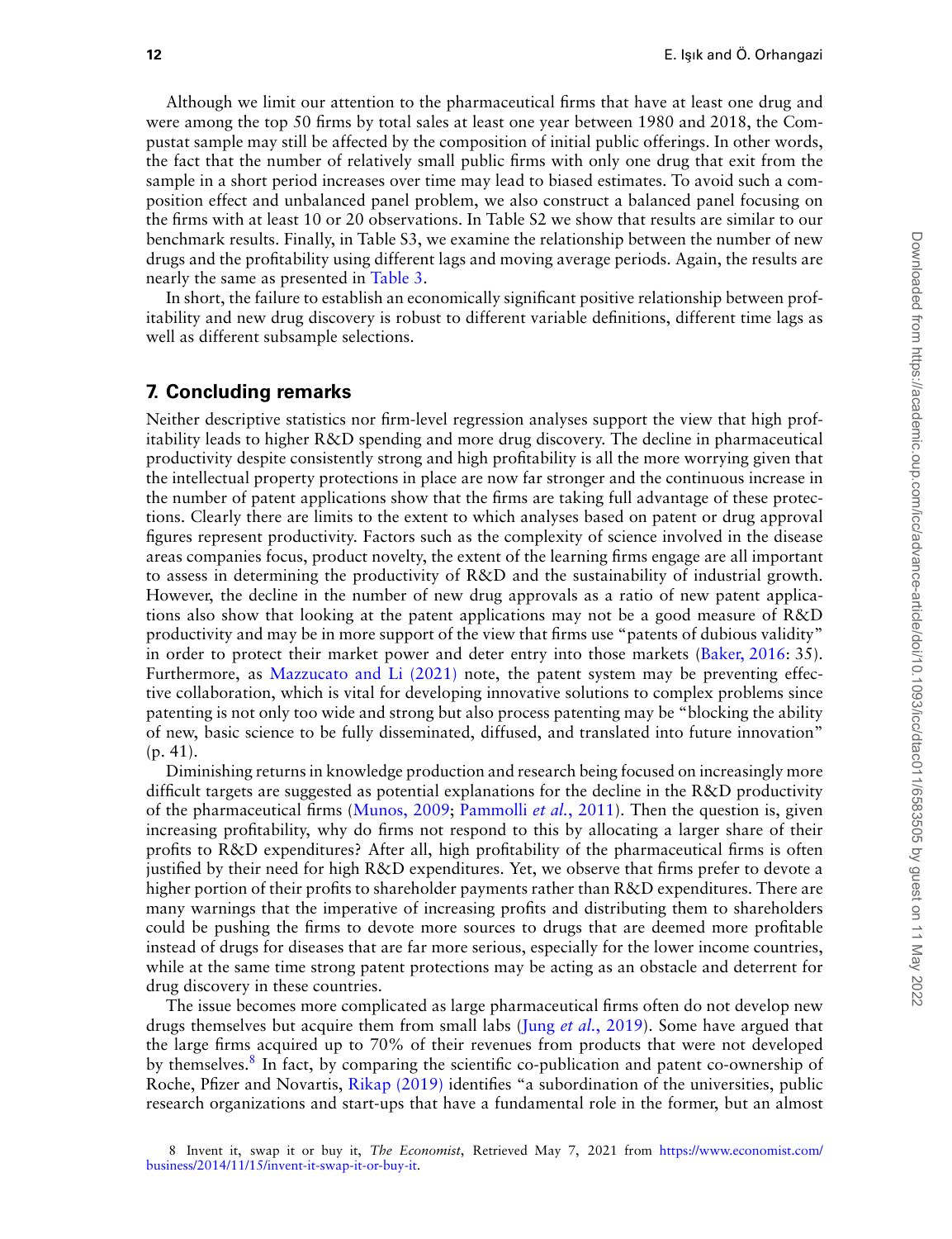negligible participation in the latter" (pp. 1006–7). If this is the case, then our analyses above may be overestimating the new drugs and hence the link between profitability and new drugs may actually be even weaker. Then the absence of a strong link between profitability and drug discovery also suggests that the large pharmaceutical firms may be highly profitable not because of their innovative capabilities but due to their monopolistic positions and marketing success. Large pharmaceutical firms may mostly be acquiring, developing and marketing drug innovations done elsewhere. This is in line with the argument that in contrast to the fundamental R&D carried out by actors at the bottom of the value chain, the pharmaceutical corporations' internal R&D mainly covers clinical testing and regulatory approval (e.g., [Baranes 2016](#page-12-6): 201).

Moreover, as the pharmaceutical industry expert [Khanna \(2012\)](#page-13-6) shows the relationship between firms and public and academic research institutions have changed over time. [Rikap](#page-13-2) [\(2021\)](#page-13-2) finds that, based on publications' funding sources, top pharma firms outsource stage of their innovation networks to subordinate institutions and public agencies (universities and their hospitals, small R&D laboratories and public agencies) are main supporters of pharma research (p. 105). The Covid-19 vaccine race has also showed the significance of public support and funds.

All in all, these findings and arguments of the literature are in line with the absence of a significant empirical link between profitability and new drug discovery that we have presented in this paper.

## **Supplementary data**

[Supplementary materials](https://academic.oup.com/icc/article-lookup/doi/10.1093/icc/dtac011#supplementary-data) are available at *Industrial and Corporate Change* online.

## **Funding**

Enes Isık acknowledges the fellowship grant by the Graduate Programme of the German Institute for Economic Research (DIW-Berlin).

## **Conflict of interest**

Authors declare no competing interests.

## **Data availability**

The financial data used in the paper come from the restricted-use Compustat database. Other data, code, and materials used in the analysis are available to any researcher for purposes of reproducing or extending the analysis.

## **References**

- <span id="page-12-5"></span>Baker, D. 2016. 'Rents and Inefficiency in the Patent and Copyright System: Is There a Better Route?' *CEPR Working Paper*. [https://www.cepr.net/report/working-paper-rents-and-inefficiency-in-the-patent-and](https://www.cepr.net/report/working-paper-rents-and-inefficiency-in-the-patent-and-copyright-system-is-there-a-better-route)[copyright-system-is-there-a-better-route.](https://www.cepr.net/report/working-paper-rents-and-inefficiency-in-the-patent-and-copyright-system-is-there-a-better-route)
- <span id="page-12-6"></span>Baranes, A. I. (2017), 'Financialization in the American pharmaceutical industry: a Veblenian approach,' *Journal of Economic Issues*, **51**(2), 351–358.
- <span id="page-12-2"></span>Bena, J., M. A. Ferreira, P. Matos and P. Pires (2017), 'Are foreign investors locusts? The long-term effects of foreign institutional ownership,' *Journal of Financial Economics*, **126**(1), 122–146.
- <span id="page-12-3"></span>Correa, C. (2007), 'Guidelines for the Examination of Pharmaceutical Patents: Developing a Public Health Perspective,' *WHO - ICTSD - UNCTAD Working Paper*. [https://ideas.repec.org/p/ess/wpaper/id1203.html?.](https://ideas.repec.org/p/ess/wpaper/id1203.html?)
- <span id="page-12-1"></span>DiMasi, J. A., H. G. Grabowski and R. W. Hansen (2016), 'Innovation in the pharmaceutical industry: new estimates of R&D costs,' *Journal of Health Economics*, **47**, 20–33.
- <span id="page-12-0"></span>DiMasi, J. A., R. W. Hansen and H. G. Grabowski (2003), 'The price of innovation: new estimates of drug development costs,' *Journal of Health Economics*, **22**(2), 151–185.
- <span id="page-12-4"></span>Dosi, G., L. Marengo, J. Staccioli and M. E. Virgillito (2021), 'Big pharma and monopoly capitalism: a long-term view,' *GROWINPRO Working Paper 32*.